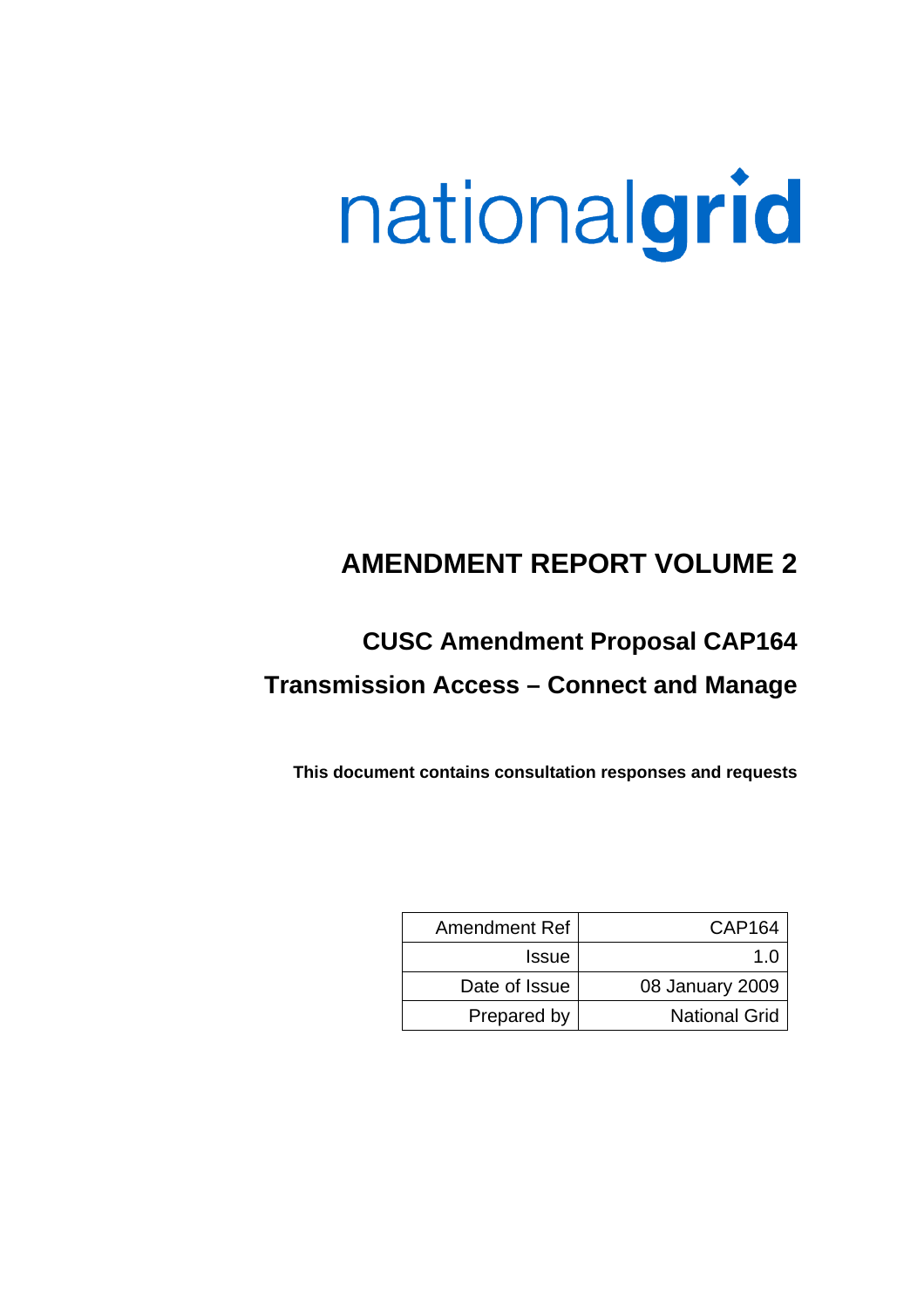#### **ANNEX 1 – WORKING GROUP CONSULTATION RESPONSES**

The following table provides an overview of the representations received to the Working Group consultation. All responses are attached.

| <b>Reference</b> | Company                                  | <b>Supportive</b> |
|------------------|------------------------------------------|-------------------|
| CAP164-WGC-01    | <b>Renewable Energy Systems</b>          | Yes               |
| CAP164-WGC-02    | <b>Scottish Power</b>                    | Yes               |
| CAP164-WGC-03    | <b>Welsh Power</b>                       | None provided     |
| CAP164-WGC-04    | <b>Scottish and Southern</b>             | Yes               |
| CAP164-WGC-05    | <b>International Power</b>               | Yes               |
| CAP164-WGC-06    | Fairwind                                 | Yes               |
| CAP164-WGC-07    | E.ON                                     | <b>No</b>         |
| CAP164-WGC-08    | <b>EDF Energy</b>                        | <b>No</b>         |
| CAP164-WGC-09    | <b>Drax Power</b>                        | Yes               |
| CAP164-WGC-10    | Centrica                                 | <b>No</b>         |
| CAP164-WGC-11    | <b>BWEA</b>                              | Yes               |
| CAP164-WGC-12    | <b>British Energy</b>                    | <b>No</b>         |
| CAP164-WGC-13    | Renewable Energy Association             | Yes               |
| CAP164-WGC-14    | <b>Nuclear Decommissioning Authority</b> | <b>No</b>         |
| CAP164-WGC-15    | Wind Energy                              | Yes               |
| CAP164-WGC-16    | Gas de France                            | <b>No</b>         |
| CAP164-WGC-17    | <b>Highland and Islands Partnership</b>  | Yes               |
| CAP164-WGC-18    | <b>Scottish Renewables</b>               | Yes               |
| CAP164-WGC-19    | <b>ESB International</b>                 | Yes               |
| CAP164-WGC-20    | <b>RWE</b>                               | <b>No</b>         |
| CAP164-WGC-21    | Immingham CHP                            | Yes               |
| CAP164-WGC-22    | <b>AEP</b>                               | <b>No</b>         |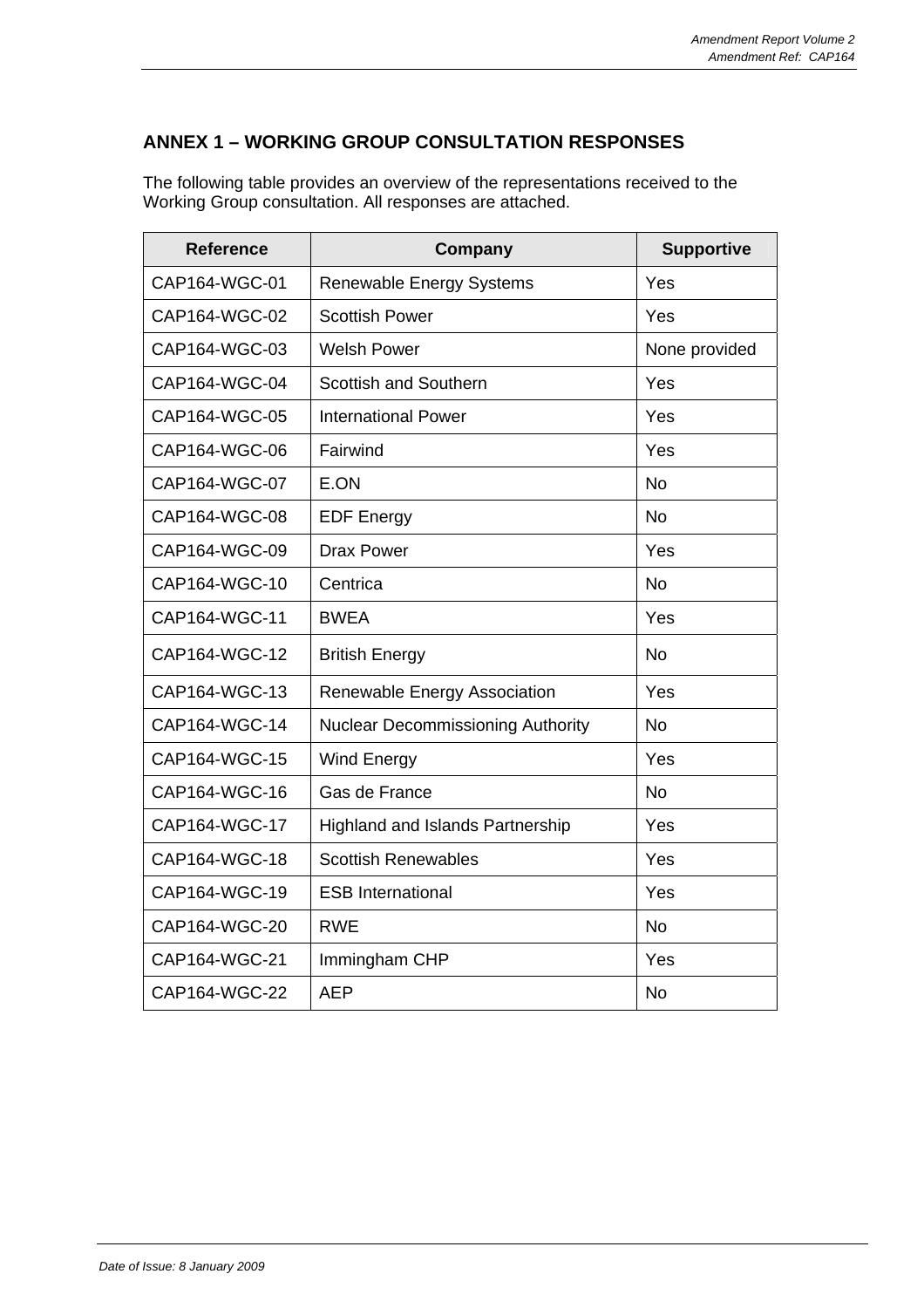#### **ANNEX 2 – WG CONSULTATION REQUESTS**

The table below details WG Consultation Amendment Request received, and this is attached.

| <b>Reference</b>    | Company    | Details of the proposal                                                                                                                                                                                                              | <b>Working Group</b><br><b>Comments</b> |
|---------------------|------------|--------------------------------------------------------------------------------------------------------------------------------------------------------------------------------------------------------------------------------------|-----------------------------------------|
| CAP164-WGCR-<br>-01 | <b>SSE</b> | proposal seeks<br><b>The</b><br>to:<br>mitigate the additional costs   The<br>of connect and manage on   Group<br>third parties, yet provide firm $\vert$ the request into the<br>access at an ex ante price<br>in fixed timescales. | Working<br>developed<br>WGAA.           |